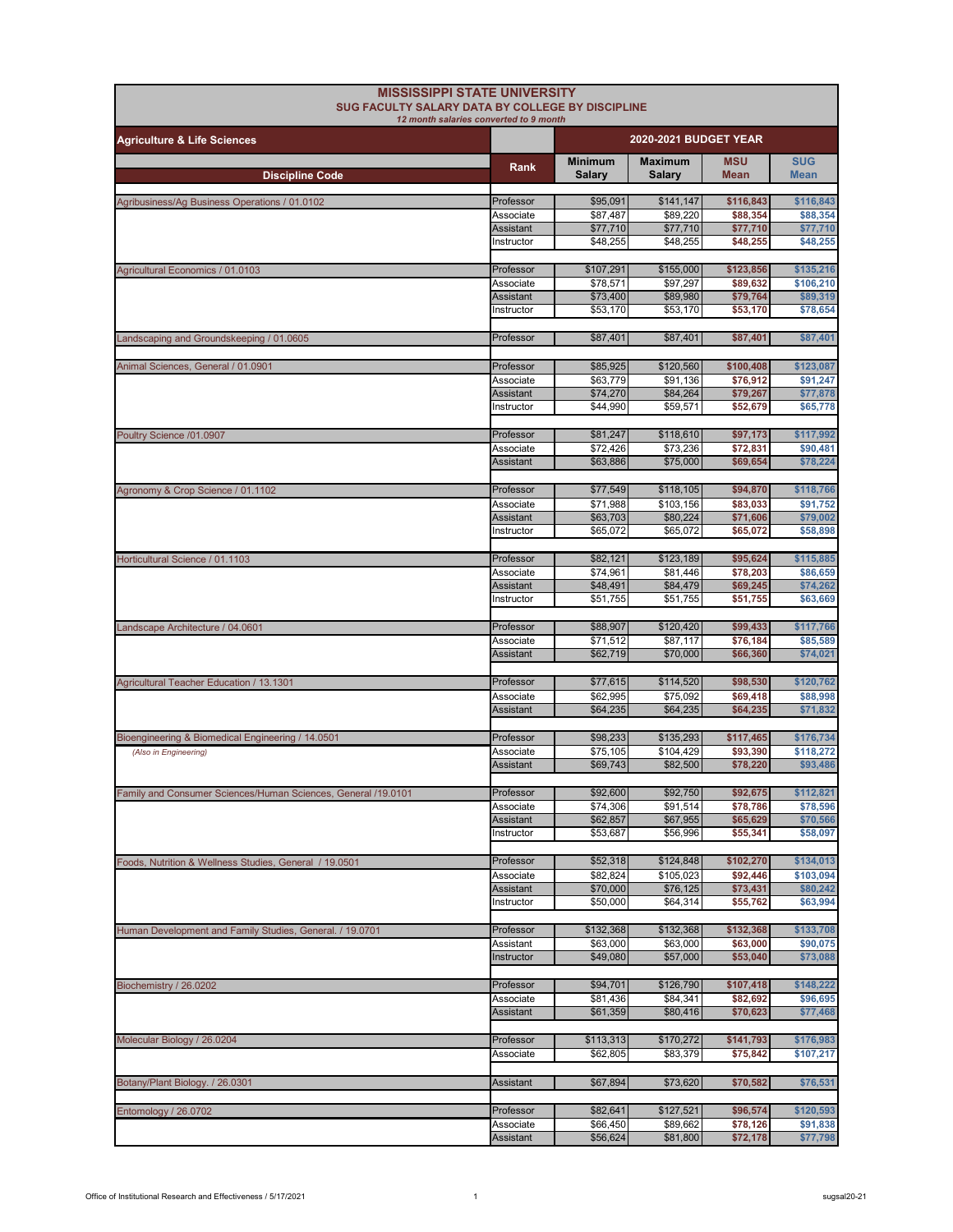| <b>MISSISSIPPI STATE UNIVERSITY</b><br>SUG FACULTY SALARY DATA BY COLLEGE BY DISCIPLINE<br>12 month salaries converted to 9 month |                               |                                 |                                 |                           |                           |
|-----------------------------------------------------------------------------------------------------------------------------------|-------------------------------|---------------------------------|---------------------------------|---------------------------|---------------------------|
| Architecture, Art & Design                                                                                                        | <b>2020-2021 BUDGET YEAR</b>  |                                 |                                 |                           |                           |
| <b>Discipline Code</b>                                                                                                            | Rank                          | <b>Minimum</b><br><b>Salary</b> | <b>Maximum</b><br><b>Salary</b> | <b>MSU</b><br><b>Mean</b> | <b>SUG</b><br><b>Mean</b> |
| Architecture / 04.0201                                                                                                            | Professor                     | \$83,540                        | \$94,301                        | \$88,441                  | \$131,274                 |
|                                                                                                                                   | Associate                     | \$74,097                        | \$80,785                        | \$76,329                  | \$93,473                  |
|                                                                                                                                   | Assistant                     | \$61,500                        | \$77,000                        | \$65,140                  | \$74,269                  |
| Interior Architecture / 04.0501                                                                                                   | Professor                     | \$99,869                        | \$99,869                        | \$99,869                  | \$91,956                  |
|                                                                                                                                   | Associate<br><b>Assistant</b> | \$63,479<br>\$56,662            | \$66,727<br>\$62,000            | \$65,103<br>\$59,887      | \$81,326<br>\$62,074      |
|                                                                                                                                   | Instructor                    | \$55,000                        | \$55,000                        | \$55,000                  | \$52,500                  |
| Visual & Performing Arts, General / 50.0101                                                                                       | Professor                     | \$68,578                        | \$79,645                        | \$75.391                  | \$110,132                 |
|                                                                                                                                   | Associate                     | \$61,593                        | \$79,824                        | \$66,449                  | \$88,376                  |
|                                                                                                                                   | Assistant                     | \$50,000                        | \$63,542                        | \$57,499                  | \$64,317                  |
|                                                                                                                                   | Instructor                    | \$40,000                        | \$42,445                        | \$41,223                  | \$54,336                  |
|                                                                                                                                   | Professor                     |                                 |                                 | \$108,528                 |                           |
| Construction Management / 52.2001                                                                                                 | Associate                     | \$108,528<br>\$84,644           | \$108,528<br>\$84,644           |                           | \$116,955<br>\$91,750     |
|                                                                                                                                   | <b>Assistant</b>              | \$73,000                        | \$81,200                        | \$84,644<br>\$76,223      | \$79,616                  |
|                                                                                                                                   | Instructor                    | \$55,000                        | \$55,000                        | \$55,000                  | \$56,359                  |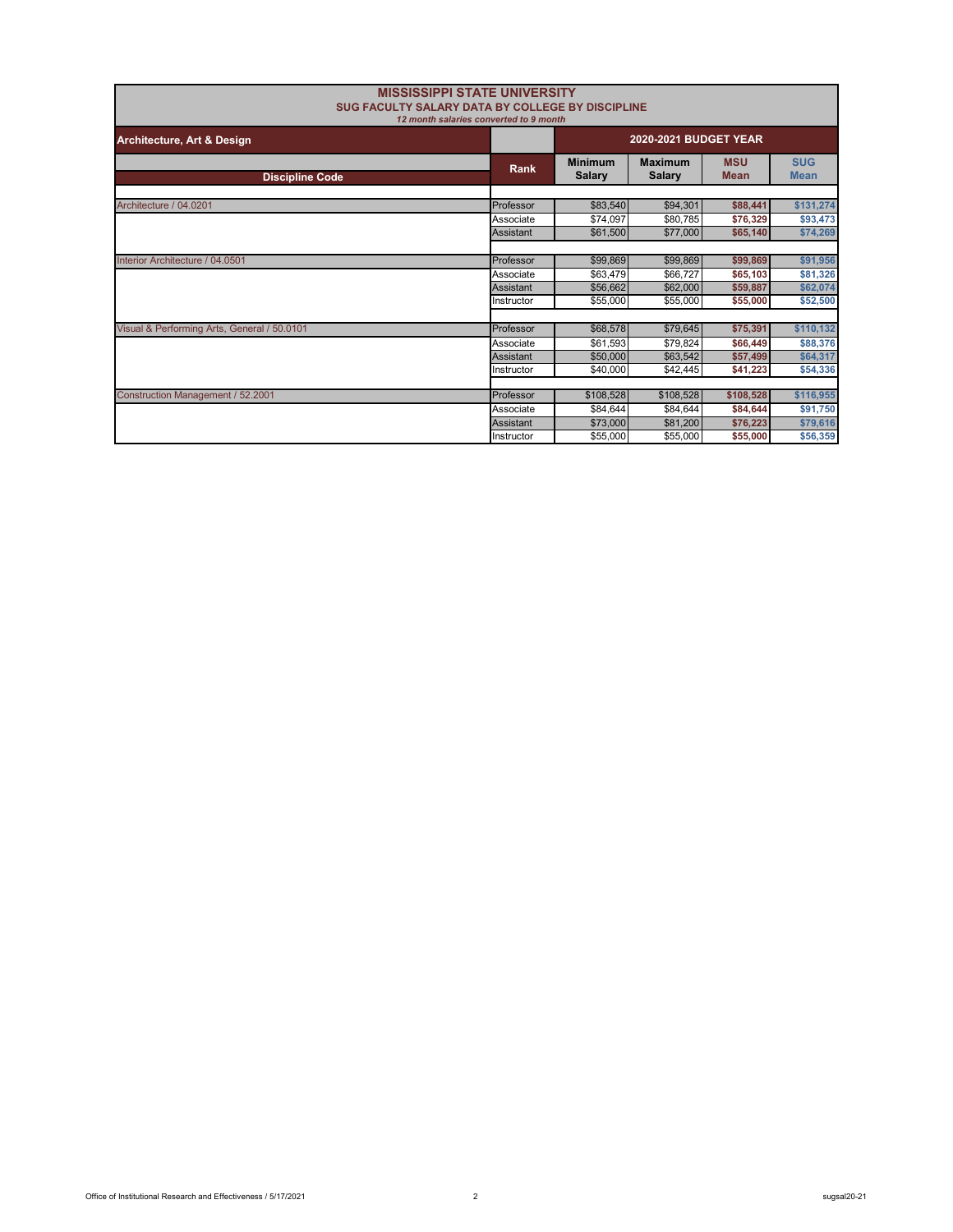| <b>MISSISSIPPI STATE UNIVERSITY</b><br>SUG FACULTY SALARY DATA BY COLLEGE BY DISCIPLINE |                               |                       |                       |                       |                        |
|-----------------------------------------------------------------------------------------|-------------------------------|-----------------------|-----------------------|-----------------------|------------------------|
| 12 month salaries converted to 9 month<br><b>Arts &amp; Sciences</b>                    |                               | 2020-2021 BUDGET YEAR |                       |                       |                        |
|                                                                                         | <b>Rank</b>                   | <b>Minimum</b>        | <b>Maximum</b>        | <b>MSU</b>            | <b>SUG</b>             |
| <b>Discipline Code</b>                                                                  |                               | <b>Salary</b>         | <b>Salary</b>         | <b>Mean</b>           | <b>Mean</b>            |
| Speech Communication & Rhetoric / 09.0101                                               | Professor                     | \$95,978              | \$122,957             | \$106,145             | \$121,879              |
|                                                                                         | Associate                     | \$69,552              | \$74,467              | \$71,560              | \$85,848               |
|                                                                                         | Assistant                     | \$49,000              | \$63,036              | \$58,527              | \$69,550               |
|                                                                                         | Instructor                    | \$38,000              | \$58,860              | \$44,205              | \$44,269               |
| Foreign Language & Literatures, General / 16.0101                                       | Professor                     | \$72,161              | \$92,761              | \$82,461              | \$104,429              |
|                                                                                         | Associate                     | \$59,153              | \$71,037              | \$64,124              | \$77.002               |
|                                                                                         | Assistant                     | \$56,550              | \$57,739              | \$57,130              | \$64,983               |
|                                                                                         | Instructor                    | \$33,000              | \$38,120              | \$35,373              | \$44,917               |
|                                                                                         |                               |                       |                       |                       |                        |
| English Language & Literature, General / 23.0101                                        | Professor                     | \$69,618              | \$96,612              | \$77,630              | \$122,434              |
|                                                                                         | Associate<br><b>Assistant</b> | \$61,802<br>\$55,910  | \$74,000<br>\$57,000  | \$65,851<br>\$56,274  | \$84,126<br>\$68,297   |
|                                                                                         | Instructor                    | \$33,000              | \$55,000              | \$36,588              | \$44,920               |
|                                                                                         |                               |                       |                       |                       |                        |
| Biology/Biological Sciences, General / 26.0101                                          | Professor                     | \$85,531              | \$132,747             | \$105,517             | \$136,556              |
|                                                                                         | Associate                     | \$71,809              | \$102,639             | \$78,568              | \$91,746               |
|                                                                                         | Assistant                     | \$66,000              | \$72,989              | \$67,721              | \$78,076               |
|                                                                                         | Instructor                    | \$43,700              | \$61,029              | \$49,670              | \$51,891               |
| Medical Microbiology & Bacteriology - 260503                                            | Associate                     | \$74,590              | \$74,590              | \$74,590              | \$104,709              |
|                                                                                         | Instructor                    | \$43,000              | \$46,202              | \$44,601              | \$68,017               |
|                                                                                         |                               |                       |                       |                       |                        |
| Applied Mathematics, General / 27.0301                                                  | Professor                     | \$94,221              | \$146,645             | \$107,263             | \$136,981              |
|                                                                                         | Associate                     | \$69,386              | \$85,852              | \$76,202              | \$93,920               |
|                                                                                         | <b>Assistant</b>              | \$53,100              | \$77,910              | \$65,644              | \$80,925               |
|                                                                                         | Instructor                    | \$38,000              | \$50,850              | \$41,218              | \$41,218               |
| Philosophy / 38.0101                                                                    | Professor                     | \$88,950              | \$125,000             | \$104,085             | \$124,967              |
|                                                                                         | Associate                     | \$61,813              | \$71,984              | \$65,623              | \$78,738               |
|                                                                                         | Assistant                     | \$55,207              | \$57,000              | \$56,104              | \$65,325               |
|                                                                                         | Instructor                    | \$36,451              | \$45,455              | \$41,010              | \$43,442               |
|                                                                                         |                               |                       |                       |                       |                        |
| Chemistry, General / 40.0501                                                            | Professor<br>Associate        | \$94,106<br>\$82,078  | \$131,440<br>\$89,918 | \$107,464<br>\$85,503 | \$149,660<br>\$94,442  |
|                                                                                         | Assistant                     | \$58,140              | \$77,140              | \$67,656              | \$78,867               |
|                                                                                         | Instructor                    | \$44,000              | \$56,835              | \$51,455              | \$55,163               |
|                                                                                         |                               |                       |                       |                       |                        |
| Geology/Earth Science, General / 40.0601                                                | Professor                     | \$81,499              | \$124,696             | \$94,883              | \$141,627              |
|                                                                                         | Associate                     | \$69,348              | \$75,505              | \$72,099              | \$99,950               |
|                                                                                         | Assistant<br>Instructor       | \$50,750<br>\$39,970  | \$73,620<br>\$44,877  | \$58,262<br>\$42,684  | \$83,070<br>\$61,080   |
|                                                                                         |                               |                       |                       |                       |                        |
| Physics, General / 40.0801                                                              | Professor                     | \$83,174              | \$138,169             | \$99,062              | \$143,743              |
|                                                                                         | Associate                     | \$74,220              | \$78,110              | \$75,903              | \$97,460               |
|                                                                                         | Assistant                     | \$63,429              | \$72,500              | \$68,697              | \$83,331               |
|                                                                                         | Instructor                    | \$48,000              | \$57,130              | \$52,630              | \$58,154               |
| Psychology, General / 42.0101                                                           | Professor                     | \$98,810              | \$132,581             | \$117,674             | \$142,963              |
|                                                                                         | Associate                     | \$67,103              | \$81,670              | \$77,957              | \$94,138               |
|                                                                                         | Assistant                     | \$60,155              | \$69,000              | \$67,239              | \$77,780               |
|                                                                                         | Instructor                    | \$41,780              | \$48,000              | \$44,890              | \$57,061               |
|                                                                                         |                               |                       |                       |                       |                        |
| Public Administration / 44.0401                                                         | Professor                     | \$113,293             | \$113,293             | \$113,293             | \$155,795<br>\$111,348 |
|                                                                                         | Associate<br>Assistant        | \$74,981<br>\$66,450  | \$78,586<br>\$106,026 | \$76,496<br>\$77,565  | \$94,565               |
|                                                                                         | Instructor                    | \$42,413              | \$53,222              | \$47,004              | \$82,436               |
|                                                                                         |                               |                       |                       |                       |                        |
| Social Work / 44.0701                                                                   | Professor                     | \$106,200             | \$106,200             | \$106,200             | \$129,479              |
|                                                                                         | Associate                     | \$68,980              | \$80,173              | \$74,577              | \$86,654               |
|                                                                                         | Assistant<br>Instructor       | \$58,000<br>\$43,176  | \$58,000<br>\$53,673  | \$58,000<br>\$48,763  | \$66,689<br>\$54,543   |
|                                                                                         |                               |                       |                       |                       |                        |
| Anthropology / 45.0201                                                                  | Professor                     | \$97,228              | \$101,649             | \$99,439              | \$130,989              |
|                                                                                         | Associate                     | \$71,168              | \$85,000              | \$76,401              | \$90,595               |
|                                                                                         | Assistant                     | \$61,000              | \$63,668              | \$62,372              | \$73,215               |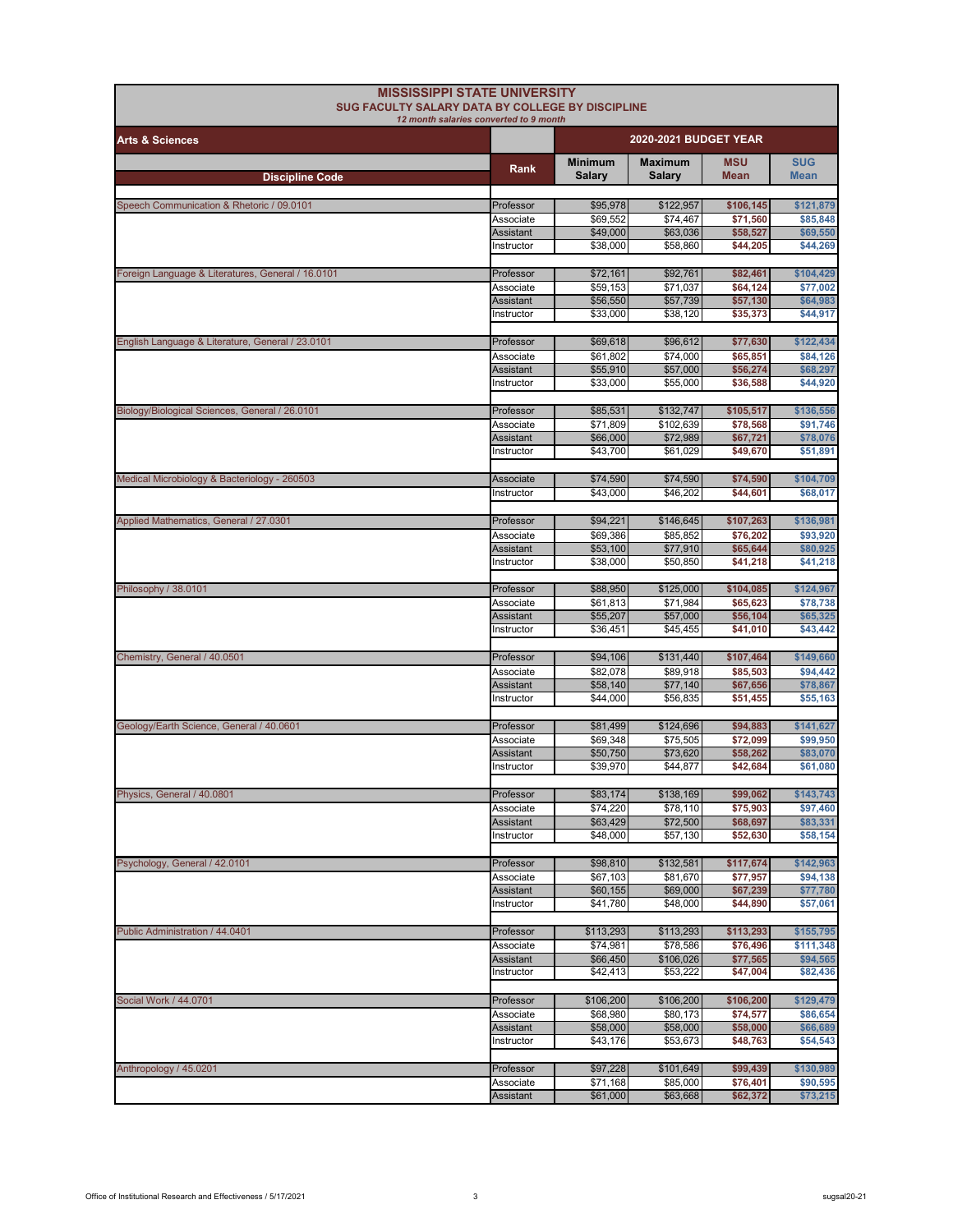| <b>MISSISSIPPI STATE UNIVERSITY</b><br>SUG FACULTY SALARY DATA BY COLLEGE BY DISCIPLINE | 12 month salaries converted to 9 month |                                 |                                 |                           |                           |
|-----------------------------------------------------------------------------------------|----------------------------------------|---------------------------------|---------------------------------|---------------------------|---------------------------|
| <b>Arts &amp; Sciences</b>                                                              |                                        | 2020-2021 BUDGET YEAR           |                                 |                           |                           |
| <b>Discipline Code</b>                                                                  | Rank                                   | <b>Minimum</b><br><b>Salary</b> | <b>Maximum</b><br><b>Salary</b> | <b>MSU</b><br><b>Mean</b> | <b>SUG</b><br><b>Mean</b> |
| Criminology / 45.0401                                                                   | Professor                              | \$106,191                       | \$106,191                       | \$106,191                 | \$159,208                 |
|                                                                                         | Assistant                              | \$63,804                        | \$63,804                        | \$63,804                  | \$77,816                  |
|                                                                                         | Instructor                             | \$44,471                        | \$44,471                        | \$44,471                  | \$60,901                  |
|                                                                                         |                                        |                                 |                                 |                           |                           |
| Political Science & Government, General / 45.1001                                       | Professor                              | \$108,399                       | \$108,399                       | \$108,399                 | \$148,537                 |
|                                                                                         | Associate                              | \$74,203                        | \$74,351                        | \$74,277                  | \$94,431                  |
|                                                                                         | Assistant                              | \$64,390                        | \$67,480                        | \$65,792                  | \$75,395                  |
|                                                                                         | Instructor                             | \$42,987                        | \$42,987                        | \$42,987                  | \$56,288                  |
|                                                                                         |                                        |                                 |                                 |                           |                           |
| Sociology / 45.1101                                                                     | Professor                              | \$84,581                        | \$130,812                       | \$111,051                 | \$140,312                 |
|                                                                                         | Associate                              | \$76,341                        | \$83,158                        | \$78,920                  | \$85,557                  |
|                                                                                         | Assistant                              | \$60,157                        | \$73,195                        | \$66,184                  | \$73,462                  |
|                                                                                         | Instructor                             | \$44.471                        | \$48,947                        | \$46,709                  | \$53,238                  |
|                                                                                         |                                        |                                 |                                 |                           |                           |
| History, General / 54.0101                                                              | Professor                              | \$79,683                        | \$134,588                       | \$93,539                  | \$127,281                 |
|                                                                                         | Associate                              | \$66,465                        | \$83,516                        | \$73,843                  | \$83,444                  |
|                                                                                         | <b>Assistant</b>                       | \$42,000                        | \$69,360                        | \$64,580                  | \$67,425                  |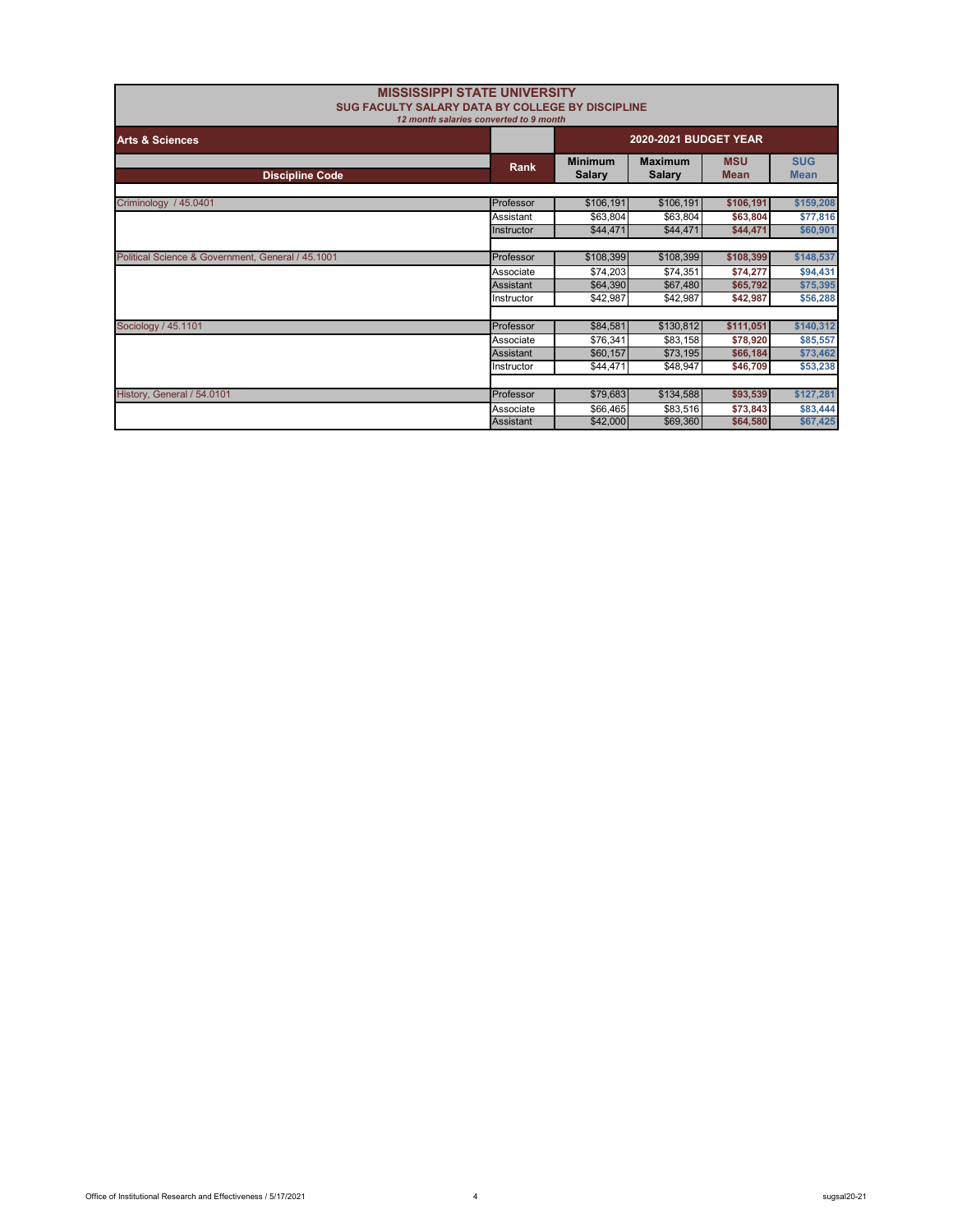| SUG FACULTY SALARY DATA BY COLLEGE BY DISCIPLINE        | <b>MISSISSIPPI STATE UNIVERSITY</b>    |                                 |                                 |                           |                           |
|---------------------------------------------------------|----------------------------------------|---------------------------------|---------------------------------|---------------------------|---------------------------|
| <b>Business</b>                                         | 12 month salaries converted to 9 month | 2020-2021 BUDGET YEAR           |                                 |                           |                           |
| <b>Discipline Code</b>                                  | Rank                                   | <b>Minimum</b><br><b>Salary</b> | <b>Maximum</b><br><b>Salary</b> | <b>MSU</b><br><b>Mean</b> | <b>SUG</b><br><b>Mean</b> |
| Business Administration & Management, General / 52.0201 | Professor                              | \$127,651                       | \$166,380                       | \$146,983                 | \$236,156                 |
|                                                         | Associate                              | \$120,350                       | \$120,350                       | \$120,350                 | \$172,230                 |
|                                                         | Assistant                              | \$90,923                        | \$128,145                       | \$118,976                 | \$154,224                 |
|                                                         | Instructor                             | \$48,480                        | \$61,002                        | \$52,173                  | \$88,984                  |
|                                                         |                                        |                                 |                                 |                           |                           |
| <b>Accounting / 52.0301</b>                             | Professor                              | \$135,518                       | \$208,185                       | \$171,852                 | \$231,447                 |
|                                                         | Associate                              | \$128,770                       | \$147.662                       | \$135,524                 | \$193.588                 |
|                                                         | Assistant                              | \$136,350                       | \$171,700                       | \$161,392                 | \$189,369                 |
|                                                         | Instructor                             | \$72,712                        | \$72,712                        | \$72,712                  | \$91,597                  |
|                                                         |                                        |                                 |                                 |                           |                           |
| Business/Managerial Economics / 52.0601                 | Professor                              | \$97,434                        | \$151,657                       | \$124,564                 | \$186,214                 |
|                                                         | Associate                              | \$101,123                       | \$101,123                       | \$101,123                 | \$139,914                 |
|                                                         | <b>Assistant</b>                       | \$69,506                        | \$101,000                       | \$86,336                  | \$120,946                 |
|                                                         |                                        |                                 |                                 |                           |                           |
| Finance, General / 52.0801                              | Professor                              | \$155,363                       | \$229,837                       | \$186,644                 | \$240,681                 |
|                                                         | Associate                              | \$123,415                       | \$177,403                       | \$150,409                 | \$205,101                 |
|                                                         | Assistant                              | \$131,625                       | \$173,417                       | \$152,521                 | \$189,539                 |
|                                                         |                                        |                                 |                                 |                           |                           |
| Management Information Systems, General / 52.1201       | Professor                              | \$134,542                       | \$196,697                       | \$151,653                 | \$207,195                 |
|                                                         | Associate                              | \$131,249                       | \$131,249                       | \$131,249                 | \$158,834                 |
|                                                         | Assistant                              | \$101,000                       | \$134,000                       | \$117,500                 | \$149,797                 |
|                                                         | Instructor                             | \$55,789                        | \$55,789                        | \$55,789                  | \$88,220                  |
|                                                         |                                        |                                 |                                 |                           |                           |
| Marketing/Marketing Management, General / 52.1401       | Professor                              | \$122,768                       | \$151,324                       | \$144,202                 | \$222,999                 |
|                                                         | Associate                              | \$105,422                       | \$164,531                       | \$135,876                 | \$162,682                 |
|                                                         | Assistant                              | \$118,600                       | \$140,000                       | \$126,525                 | \$154,257                 |
|                                                         | Instructor                             | \$41,724                        | \$58,374                        | \$48,993                  | \$83,850                  |
|                                                         |                                        |                                 |                                 |                           |                           |
| <b>Insurance - 52,1701</b>                              | Instructor                             | \$56,232                        | \$56,232                        | \$56,232                  | \$93,386                  |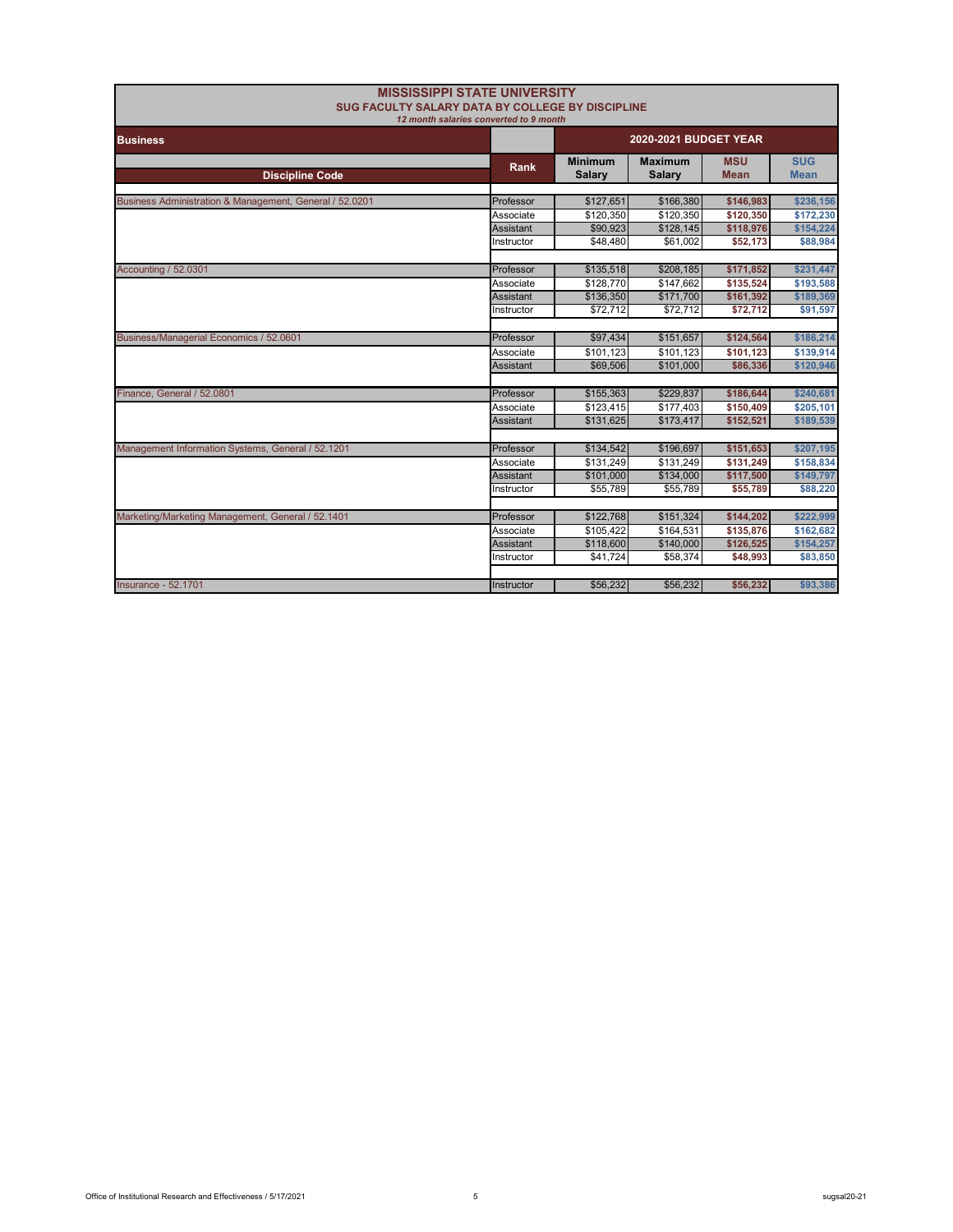| SUG FACULTY SALARY DATA BY COLLEGE BY DISCIPLINE                                      | <b>MISSISSIPPI STATE UNIVERSITY</b><br>12 month salaries converted to 9 month |                                 |                                 |                           |                           |
|---------------------------------------------------------------------------------------|-------------------------------------------------------------------------------|---------------------------------|---------------------------------|---------------------------|---------------------------|
| <b>Education</b>                                                                      |                                                                               | 2020-2021 BUDGET YEAR           |                                 |                           |                           |
| <b>Discipline Code</b>                                                                | Rank                                                                          | <b>Minimum</b><br><b>Salary</b> | <b>Maximum</b><br><b>Salary</b> | <b>MSU</b><br><b>Mean</b> | <b>SUG</b><br><b>Mean</b> |
|                                                                                       |                                                                               |                                 |                                 |                           |                           |
| Education, General / 13.0101                                                          | Professor                                                                     | \$91,188                        | \$91,188                        | \$91,188                  | \$132,236                 |
|                                                                                       | Associate                                                                     | \$70.444                        | \$70.444                        | \$70,444                  | \$89,456                  |
|                                                                                       | <b>Assistant</b>                                                              | \$63,811                        | \$63,811                        | \$63,811                  | \$76,859                  |
| Educational Leadership & Administration / 13.0401                                     | Professor                                                                     | \$93,533                        | \$93,533                        | \$93,533                  | \$129,104                 |
|                                                                                       | Associate                                                                     | \$68,484                        | \$101,514                       | \$76,974                  | \$89,248                  |
|                                                                                       | Assistant                                                                     | \$60,000                        | \$68,930                        | \$64,681                  | \$72,309                  |
|                                                                                       | Instructor                                                                    | \$43,354                        | \$43,354                        | \$43,354                  | \$62,444                  |
| Special Education & Teaching / 13.1001                                                | Professor                                                                     | \$88,889                        | \$94,615                        | \$91,752                  | \$127,674                 |
|                                                                                       | Assistant                                                                     | \$58.615                        | \$64,007                        | \$62.031                  | \$88,098                  |
|                                                                                       | Instructor                                                                    | \$44,571                        | \$51,765                        | \$47,965                  | \$71,018                  |
|                                                                                       |                                                                               |                                 |                                 |                           |                           |
| Counselor Education / 13.1101                                                         | Professor                                                                     | \$80,060                        | \$118,934                       | \$99,284                  | \$134,509                 |
|                                                                                       | Associate                                                                     | \$64,438                        | \$70,063                        | \$67,697                  | \$91,586                  |
|                                                                                       | Assistant                                                                     | \$62,000                        | \$63,000                        | \$62,500                  | \$71,087                  |
|                                                                                       | Instructor                                                                    | \$41,923                        | \$46,115                        | \$44,019                  | \$50,895                  |
| Elementary Education / 13.1202                                                        | Professor                                                                     | \$83,610                        | \$111,385                       | \$97,498                  | \$101,427                 |
|                                                                                       | Associate                                                                     | \$68,967                        | \$69,741                        | \$69,314                  | \$80,557                  |
|                                                                                       | Assistant                                                                     | \$58,294                        | \$61,613                        | \$60,278                  | \$68,647                  |
|                                                                                       | Instructor                                                                    | \$40,000                        | \$50,926                        | \$46,199                  | \$49,216                  |
| Secondary Education / 13.1205                                                         | Professor                                                                     | \$78,182                        | \$78,182                        | \$78,182                  | \$103,319                 |
|                                                                                       | Associate                                                                     | \$66,864                        | \$70,118                        | \$69,052                  | \$78,429                  |
|                                                                                       | <b>Assistant</b>                                                              | \$88,344                        | \$88,344                        | \$88,344                  | \$69,061                  |
|                                                                                       | Instructor                                                                    | \$45,003                        | \$50,075                        | \$47,064                  | \$57,242                  |
| Music Teacher Education / 13.1312                                                     | Professor                                                                     | \$69,041                        | \$103,988                       | \$80,267                  | \$87,699                  |
|                                                                                       | Associate                                                                     | \$54,907                        | \$76,445                        | \$64,174                  | \$65,173                  |
|                                                                                       | Assistant                                                                     | \$43,000                        | \$59,156                        | \$48,151                  | \$50,325                  |
|                                                                                       | Instructor                                                                    | \$40,600                        | \$72,849                        | \$48,346                  | \$48,346                  |
|                                                                                       | Professor                                                                     |                                 |                                 |                           | \$103,867                 |
| Teacher Education & Professional Development, Specific Subject Areas, Other / 13.1399 | Associate                                                                     | \$79,466<br>\$65,696            | \$116,042<br>\$115,175          | \$90,096<br>\$79.501      | \$83,606                  |
|                                                                                       | <b>Assistant</b>                                                              | \$57,002                        | \$58,544                        | \$57,773                  | \$66,883                  |
|                                                                                       | Instructor                                                                    | \$37,362                        | \$59,501                        | \$47,434                  | \$47,434                  |
|                                                                                       |                                                                               |                                 |                                 |                           |                           |
| Kinesiology & Exercise Science / 31.0505                                              | Professor                                                                     | \$105,386                       | \$105,386                       | \$105,386                 | \$121,948                 |
|                                                                                       | Associate                                                                     | \$68,534                        | \$74,939                        | \$71,653                  | \$85,140                  |
|                                                                                       | Assistant                                                                     | \$61,500                        | \$63,851                        | \$63,031                  | \$71,168                  |
|                                                                                       | Instructor                                                                    | \$37,703                        | \$49,681                        | \$45,064                  | \$58,552                  |
| Educational Psychology / 42.2806                                                      | Professor                                                                     | \$80,879                        | \$80,879                        | \$80,879                  | \$124,734                 |
|                                                                                       | Associate                                                                     | \$61,951                        | \$94,972                        | \$76,873                  | \$86,996                  |
|                                                                                       | <b>Assistant</b>                                                              | \$62,000                        | \$67,000                        | \$64,288                  | \$71,536                  |
|                                                                                       | Instructor                                                                    | \$53,914                        | \$55,000                        | \$54,457                  | \$65,285                  |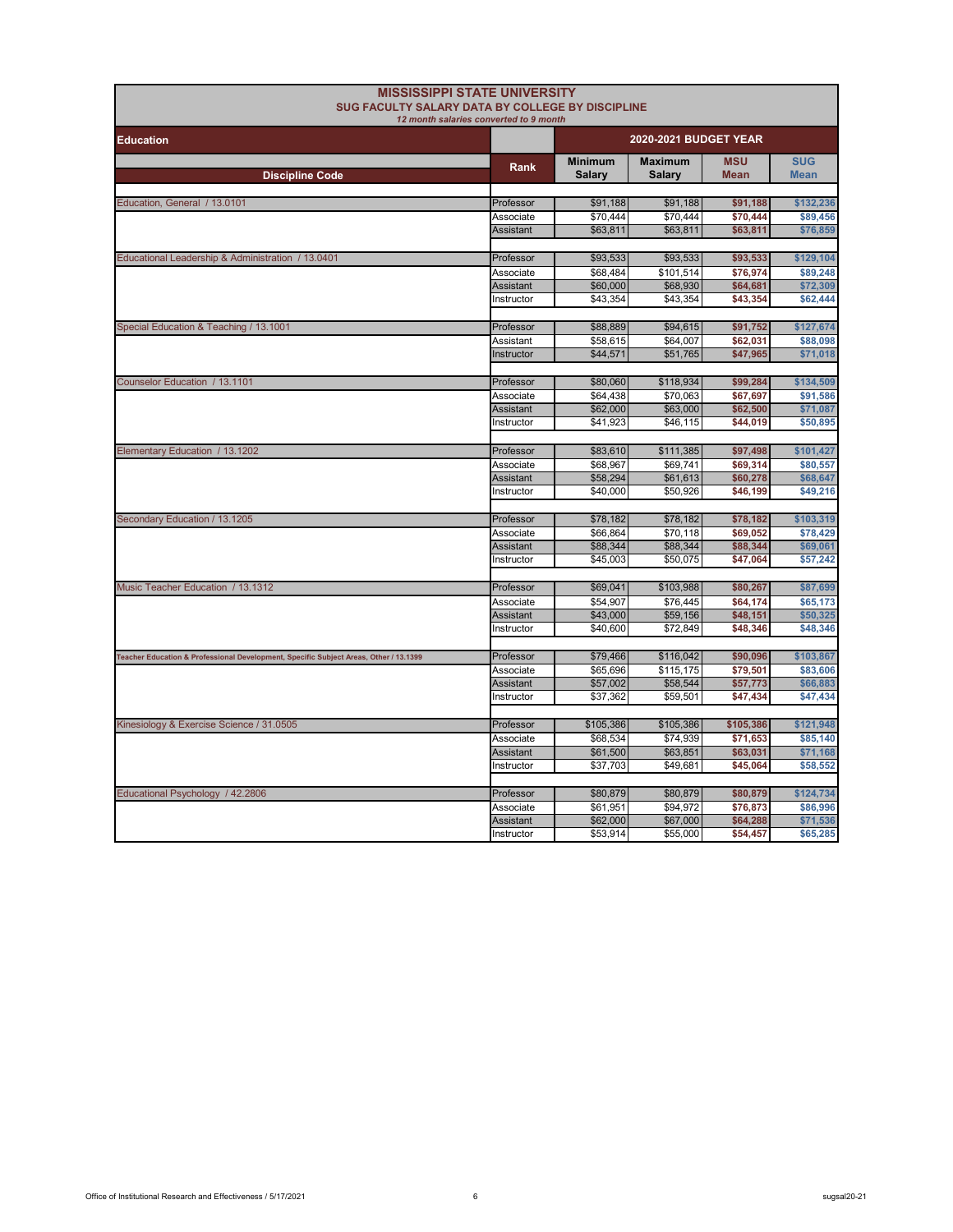| <b>MISSISSIPPI STATE UNIVERSITY</b><br><b>SUG FACULTY SALARY DATA BY COLLEGE BY DISCIPLINE</b> | 12 month salaries converted to 9 month |                                 |                          |                           |                           |
|------------------------------------------------------------------------------------------------|----------------------------------------|---------------------------------|--------------------------|---------------------------|---------------------------|
| <b>Engineering</b>                                                                             |                                        | 2020-2021 BUDGET YEAR           |                          |                           |                           |
| <b>Discipline Code</b>                                                                         | Rank                                   | <b>Minimum</b><br><b>Salary</b> | <b>Maximum</b><br>Salary | <b>MSU</b><br><b>Mean</b> | <b>SUG</b><br><b>Mean</b> |
|                                                                                                |                                        |                                 |                          |                           |                           |
| Computer & Information Sciences / 11.0101                                                      | Professor                              | \$113,676                       | \$152,148                | \$129,191                 | \$181,615                 |
|                                                                                                | Associate                              | \$85,000                        | \$115,219                | \$103,002                 | \$129,434                 |
|                                                                                                | Assistant                              | \$65,440                        | \$94,793                 | \$86,631                  | \$114,829                 |
|                                                                                                | Instructor                             | \$45,000                        | \$50,794                 | \$46,617                  | \$66,996                  |
| Aerospace Engineering / 14.0201                                                                | Professor                              | \$109,610                       | \$138,009                | \$123,809                 | \$179,961                 |
|                                                                                                | Associate                              | \$96,145                        | \$124,341                | \$103,455                 | \$121,184                 |
|                                                                                                | Assistant                              | \$70,000                        | \$85,000                 | \$77,848                  | \$96,290                  |
|                                                                                                | Instructor                             | \$62,400                        | \$68.675                 | \$64,404                  | \$83,735                  |
|                                                                                                |                                        |                                 |                          |                           |                           |
| Bioengineering & Biomedical Engineering / 14.0501                                              | Professor                              | \$98,233                        | \$135,293                | \$117,465                 | \$176,734                 |
| (Also in Ag & Life Sciences)                                                                   | Associate                              | \$75,105                        | \$104,429                | \$93,390                  | \$118,272                 |
|                                                                                                | Assistant                              | \$69,743                        | \$82,500                 | \$78,220                  | \$93,486                  |
| Chemical Engineering / 14.0701                                                                 | Professor                              | \$107,149                       | \$126,801                | \$118,513                 | \$178,970                 |
|                                                                                                | Associate                              | \$95,730                        | \$129,036                | \$105,813                 | \$118,655                 |
|                                                                                                | Assistant                              | \$82,171                        | \$91,809                 | \$87,702                  | \$98,264                  |
| Civil Engineering / 14.0801                                                                    | Professor                              | \$115,785                       | \$132,818                | \$121,471                 | \$160,068                 |
|                                                                                                | Associate                              | \$90.018                        | \$99,618                 | \$96,873                  | \$109,751                 |
|                                                                                                | Assistant                              | \$76,500                        | \$110,594                | \$89,550                  | \$94,816                  |
|                                                                                                |                                        |                                 |                          |                           |                           |
| Computer Engineering / 14.0901                                                                 | Associate                              | \$97,015                        | \$112,200                | \$104,608                 | \$111,197                 |
|                                                                                                | Assistant                              | \$70,773                        | \$101,764                | \$90,832                  | \$94,988                  |
| Electrical & Electronics Engineering / 14.1001                                                 | Professor                              | \$117,792                       | \$152,114                | \$132,983                 | \$170,449                 |
|                                                                                                | Associate                              | \$89,737                        | \$118,965                | \$106,864                 | \$118,409                 |
|                                                                                                | Assistant                              | \$59,874                        | \$107,100                | \$87,397                  | \$100,596                 |
|                                                                                                | Instructor                             | \$54,785                        | \$54,785                 | \$54,785                  | \$74,864                  |
|                                                                                                |                                        |                                 |                          |                           |                           |
| Mechanical Engineering / 14.1901                                                               | Professor                              | \$111,910                       | \$151,557                | \$133,715                 | \$170,359                 |
|                                                                                                | Associate                              | \$100,796                       | \$114,372                | \$105,783                 | \$113,875                 |
|                                                                                                | Assistant                              | \$68,882                        | \$153,370                | \$88,897                  | \$96,498                  |
|                                                                                                | Instructor                             | \$60,000                        | \$64.741                 | \$62,371                  | \$72,507                  |
| Industrial Engineering / 14.3501                                                               | Professor                              | \$118,619                       | \$118,619                | \$118,619                 | \$168,952                 |
|                                                                                                | Associate                              | \$85,817                        | \$106,860                | \$100,154                 | \$112,423                 |
|                                                                                                | Assistant                              | \$82,500                        | \$96,720                 | \$93,770                  | \$97,662                  |
|                                                                                                |                                        |                                 |                          |                           |                           |
| Electrical, Electronic and Communications Engineering Technology/Technician / 15.0303          | Assistant                              | \$49,080                        | \$49,080                 | \$49,080                  | \$49,080                  |
| Industrial Technology/Technician / 15.0612                                                     | Associate                              | \$72,671                        | \$72,671                 | \$72,671                  | \$72,671                  |
|                                                                                                | Assistant                              | \$59,000                        | \$62.500                 | \$60.750                  | \$60,750                  |
|                                                                                                | Instructor                             | \$41,638                        | \$53,000                 | \$48,698                  | \$48,698                  |
|                                                                                                |                                        |                                 |                          |                           |                           |
| Industrial Production Technologies/Technicians, Other / 15.0699                                | Professor                              | \$112,167                       | \$112,167                | \$112,167                 | \$112,167                 |
|                                                                                                | Assistant                              | \$69,743                        | \$73,620                 | \$71,682                  | \$71,682                  |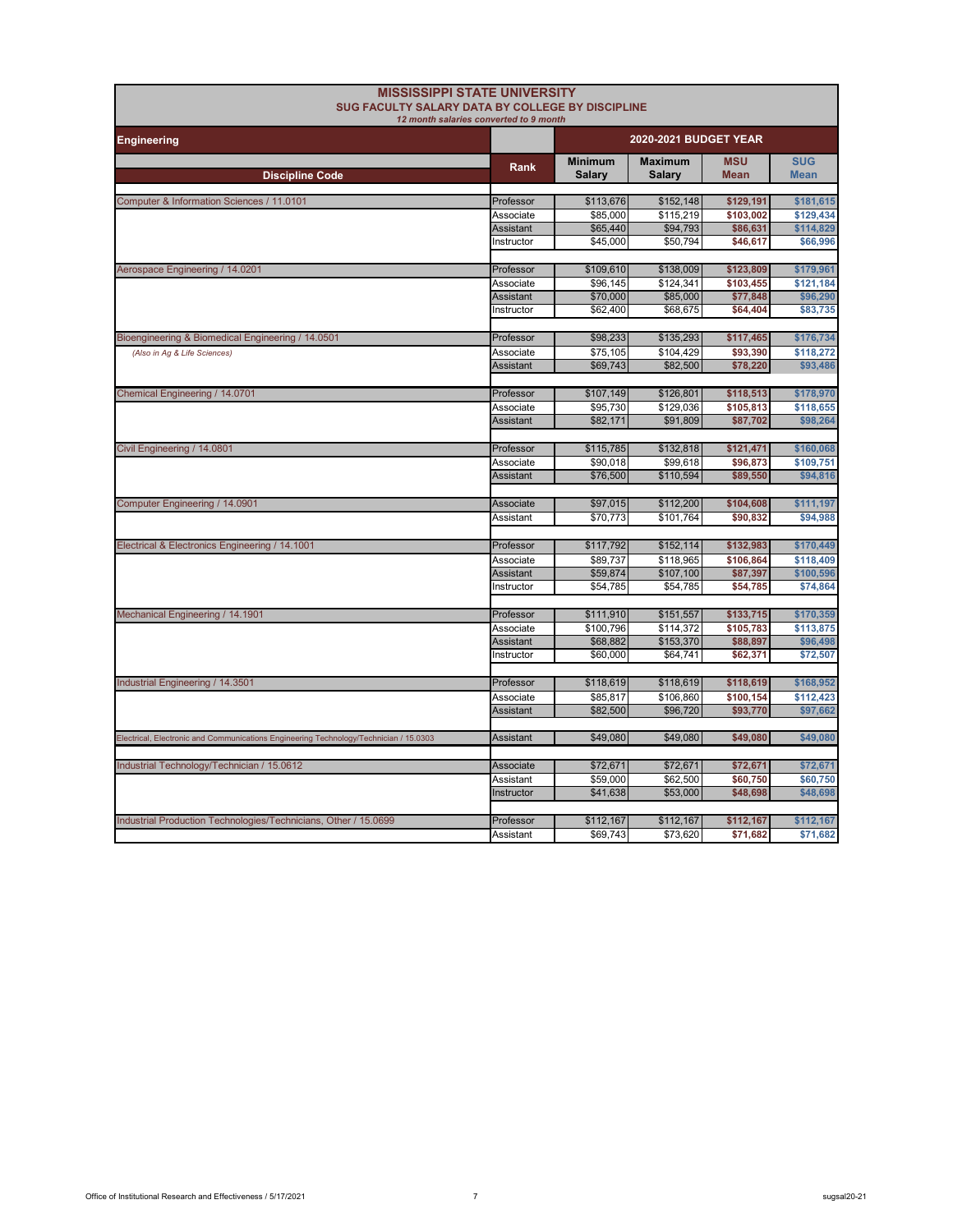| <b>MISSISSIPPI STATE UNIVERSITY</b><br>SUG FACULTY SALARY DATA BY COLLEGE BY DISCIPLINE | 12 month salaries converted to 9 month |                                 |                                 |                           |                           |
|-----------------------------------------------------------------------------------------|----------------------------------------|---------------------------------|---------------------------------|---------------------------|---------------------------|
| <b>Forest Resources</b>                                                                 | 2020-2021 BUDGET YEAR                  |                                 |                                 |                           |                           |
| <b>Discipline Code</b>                                                                  | Rank                                   | <b>Minimum</b><br><b>Salary</b> | <b>Maximum</b><br><b>Salary</b> | <b>MSU</b><br><b>Mean</b> | <b>SUG</b><br><b>Mean</b> |
| Natural Resources/Conservation, General / 03.0101                                       | Assistant                              | \$63,204                        | \$80,000                        | \$70,090                  | \$73,818                  |
| Forest Sciences and Biology / 03.0502                                                   | Professor                              | \$81,079                        | \$108,172                       | \$93,032                  | \$95,288                  |
|                                                                                         | Associate                              | \$69,958                        | \$82,192                        | \$76,075                  | \$81,870                  |
|                                                                                         | <b>Assistant</b><br>Instructor         | \$63,204<br>\$52,574            | \$77,250<br>\$52,574            | \$71,773<br>\$52,574      | \$71,386<br>\$48,788      |
|                                                                                         |                                        |                                 |                                 |                           |                           |
| Wood Science & Wood Products/Pulp & Paper Technology / 03.0509                          | Professor                              | \$86,657                        | \$133,334                       | \$106,636                 | \$108,532                 |
|                                                                                         | Associate                              | \$82,036                        | \$82,036                        | \$82,036                  | \$85,187                  |
|                                                                                         | Assistant                              | \$70,304                        | \$73,611                        | \$72,762                  | \$76,051                  |
|                                                                                         |                                        |                                 |                                 |                           |                           |
| Wildlife, Fish & Wildlands Science & Management / 03.0601                               | Professor                              | \$82,991                        | \$118,610                       | \$98,445                  | \$104,479                 |
|                                                                                         | Associate                              | \$69,101                        | \$84,830                        | \$74,836                  | \$75,873                  |
|                                                                                         | <b>Assistant</b>                       | \$64,364                        | \$81,199                        | \$72,896                  | \$71,862                  |
|                                                                                         | Instructor                             | \$50,880                        | \$65,000                        | \$58,960                  | \$60,163                  |